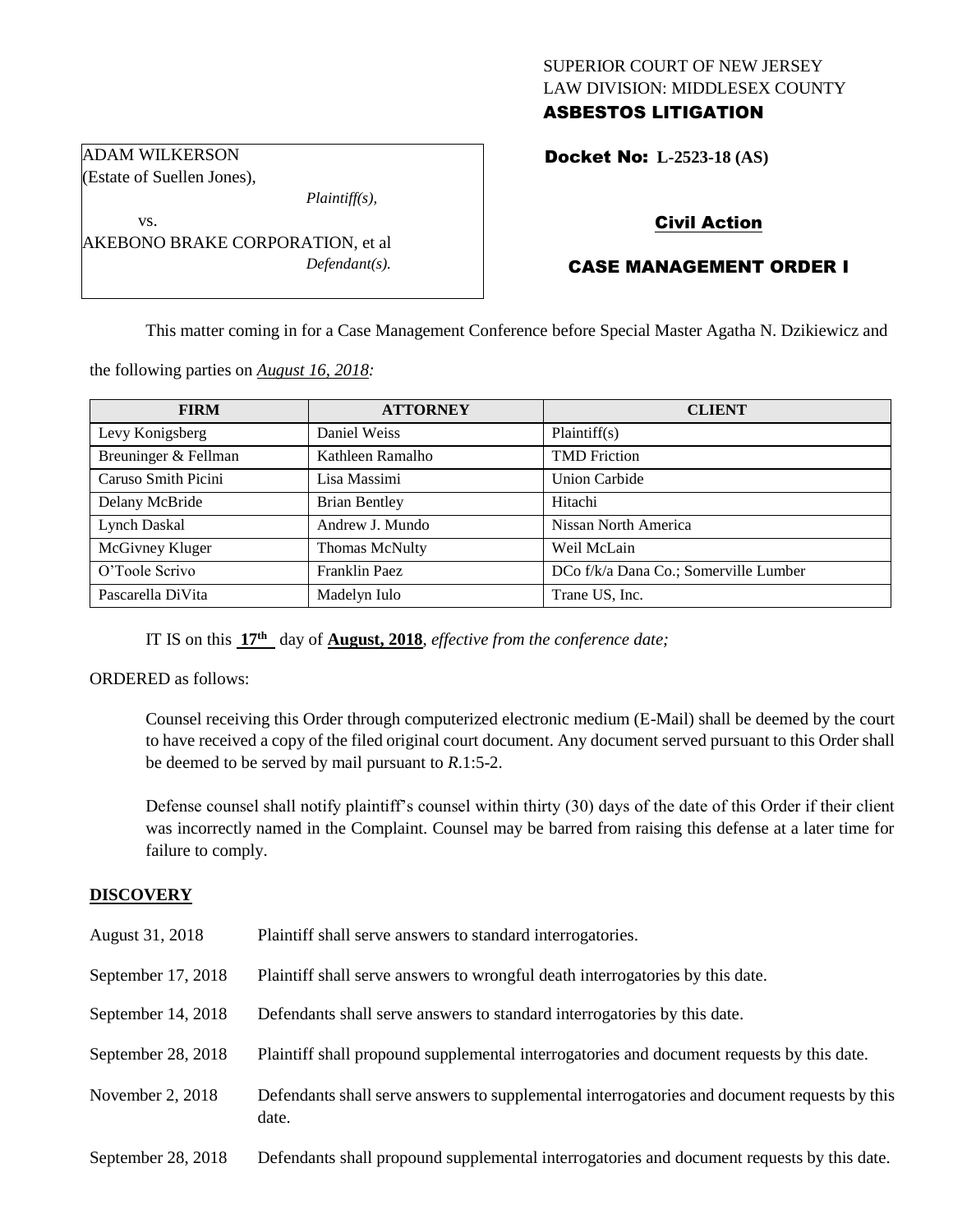| November 2, $2018$ | Plaintiff shall serve answers to supplemental interrogatories and document requests by this<br>date.                                                                                                        |
|--------------------|-------------------------------------------------------------------------------------------------------------------------------------------------------------------------------------------------------------|
| February 28, 2019  | Fact discovery, including depositions, shall be completed by this date. Plaintiff's counsel shall<br>contact the Special Master within one week of this deadline if all fact discovery is not<br>completed. |
|                    |                                                                                                                                                                                                             |

March 29, 2019 Depositions of corporate representatives shall be completed by this date.

#### **EARLY SETTLEMENT**

April 12, 2019 Settlement demands shall be served on all counsel and the Special Master by this date.

## **SUMMARY JUDGMENT MOTION PRACTICE**

| April 12, 2019 | Plaintiff's counsel shall advise, in writing, of intent not to oppose motions by this date. |
|----------------|---------------------------------------------------------------------------------------------|
| April 26, 2019 | Summary judgment motions shall be filed no later than this date.                            |
| May 24, 2019   | Last return date for summary judgment motions.                                              |

### **MEDICAL DEFENSE**

August 31, 2018 Plaintiff shall serve executed medical authorizations (along with answers to interrogatories) by this date. August 31, 2018 Plaintiff shall serve a diagnostic medical report and any medical records in plaintiff's possession by this date. July 19, 2019 Plaintiff shall serve medical expert reports by this date. July 19, 2019 Upon request by defense counsel, plaintiff is to arrange for the transfer of pathology specimens and x-rays, if any, by this date. September 30, 2019 Defendants shall identify its medical experts and serve medical reports, if any, by this date. In addition, defendants shall notify plaintiff's counsel (as well as all counsel of record) of a joinder in an expert medical defense by this date.

### **LIABILITY EXPERT REPORTS**

- July 19, 2019 Plaintiff shall identify its liability experts and serve liability expert reports or a certified expert statement by this date or waive any opportunity to rely on liability expert testimony.
- September 30, 2019 Defendants shall identify its liability experts and serve liability expert reports, if any, by this date or waive any opportunity to rely on liability expert testimony.

#### **ECONOMIST EXPERT REPORTS**

July 19, 2019 Plaintiff shall identify its expert economists and serve expert economist report(s), if any, by this date or waive any opportunity to rely on economic expert testimony.

 $\_$  ,  $\_$  ,  $\_$  ,  $\_$  ,  $\_$  ,  $\_$  ,  $\_$  ,  $\_$  ,  $\_$  ,  $\_$  ,  $\_$  ,  $\_$  ,  $\_$  ,  $\_$  ,  $\_$  ,  $\_$  ,  $\_$  ,  $\_$  ,  $\_$  ,  $\_$  ,  $\_$  ,  $\_$  ,  $\_$  ,  $\_$  ,  $\_$  ,  $\_$  ,  $\_$  ,  $\_$  ,  $\_$  ,  $\_$  ,  $\_$  ,  $\_$  ,  $\_$  ,  $\_$  ,  $\_$  ,  $\_$  ,  $\_$  ,